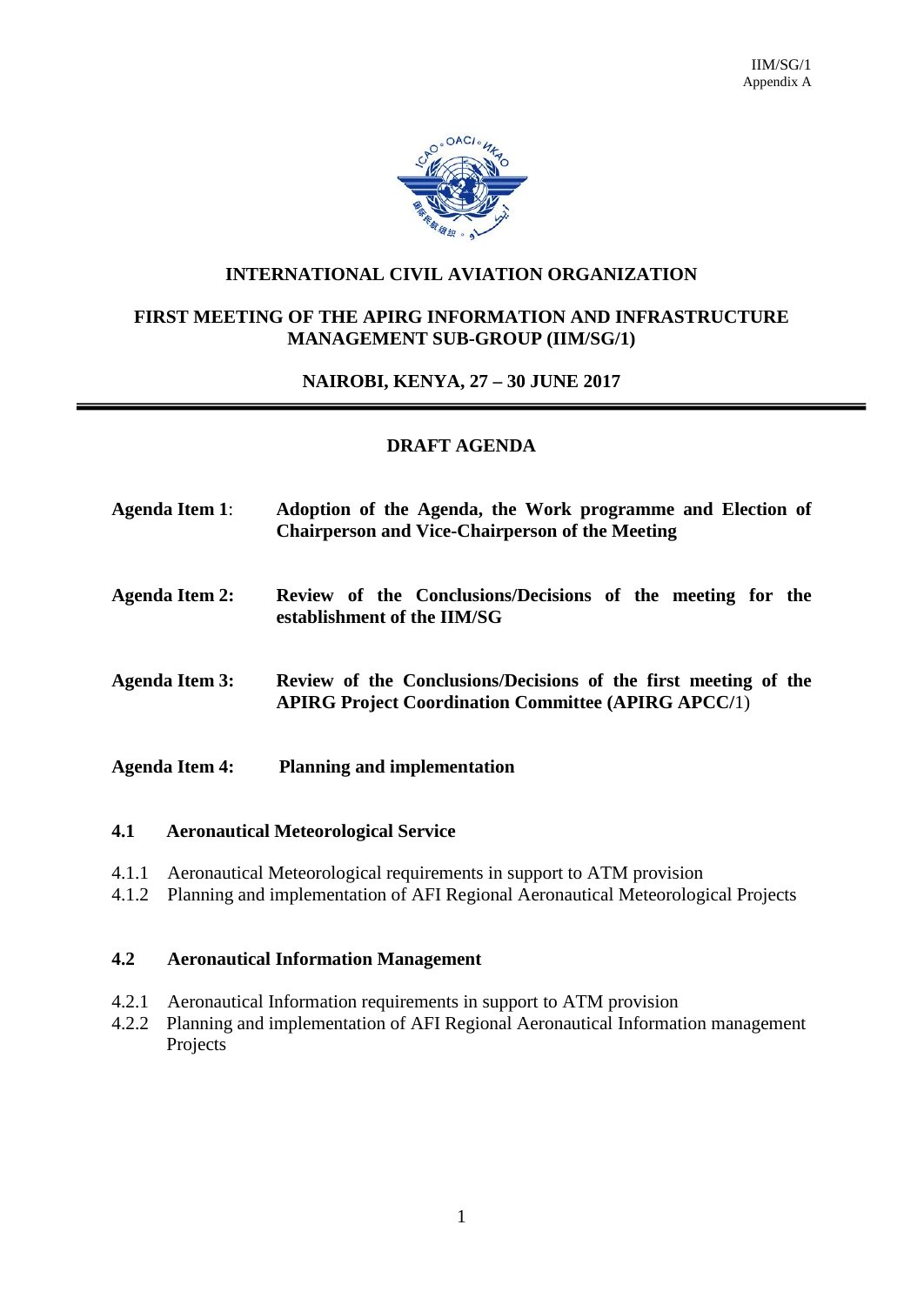## **4.3 Aeronautical Communication Navigation Surveillance and Spectrum Infrastructure and Systems**

- 4.3.1 Aeronautical Communication requirements in support to ATM, AIM & MET services provision
- 4.3.2 Planning and implementation of AFI Regional Aeronautical Communication Projects
- 4.3.3 Aeronautical Navigation requirements in support to ATM provision
- 4.3.4 Planning and implementation of AFI Regional Aeronautical Navigation Projects
- 4.3.5 Aeronautical Surveillance requirements in support to ATM
- 4.3.6 Planning and implementation of AFI Regional Aeronautical Surveillance Projects
- 4.3.7 Aeronautical Spectrum requirements in support to CNS, ATM, AIM & MET services provision
- 4.3.8 Planning and implementation of AFI Aeronautical Spectrum Projects

# **Agenda Item 5: Identification of the linkage between AFI IIM Regional Projects**

- 5.1 AIM-MET projects links
- 5.2 MET-CNS projects links
- 5.3 CNS-AIM-MET-ATM projects links
- 5.4 CNS-AIM-MET-AOP projects links

## **Agenda Item 6: AFI Air Navigation Reporting Forms**

- 6.1 AFI IIM Related ASBU modules Air Navigation Reporting Forms (ANRFs)
- 6.2 AFI IIM Performance Indicators
- 6.3 AFI IIM Performance Metrics
- 6.4 Regional IIM Dashboard

# **Agenda Item 7: Review of the Terms of Reference, Composition and Future Work Programme of the APIRG IIM/SG**

**Agenda Item 8: Any other business**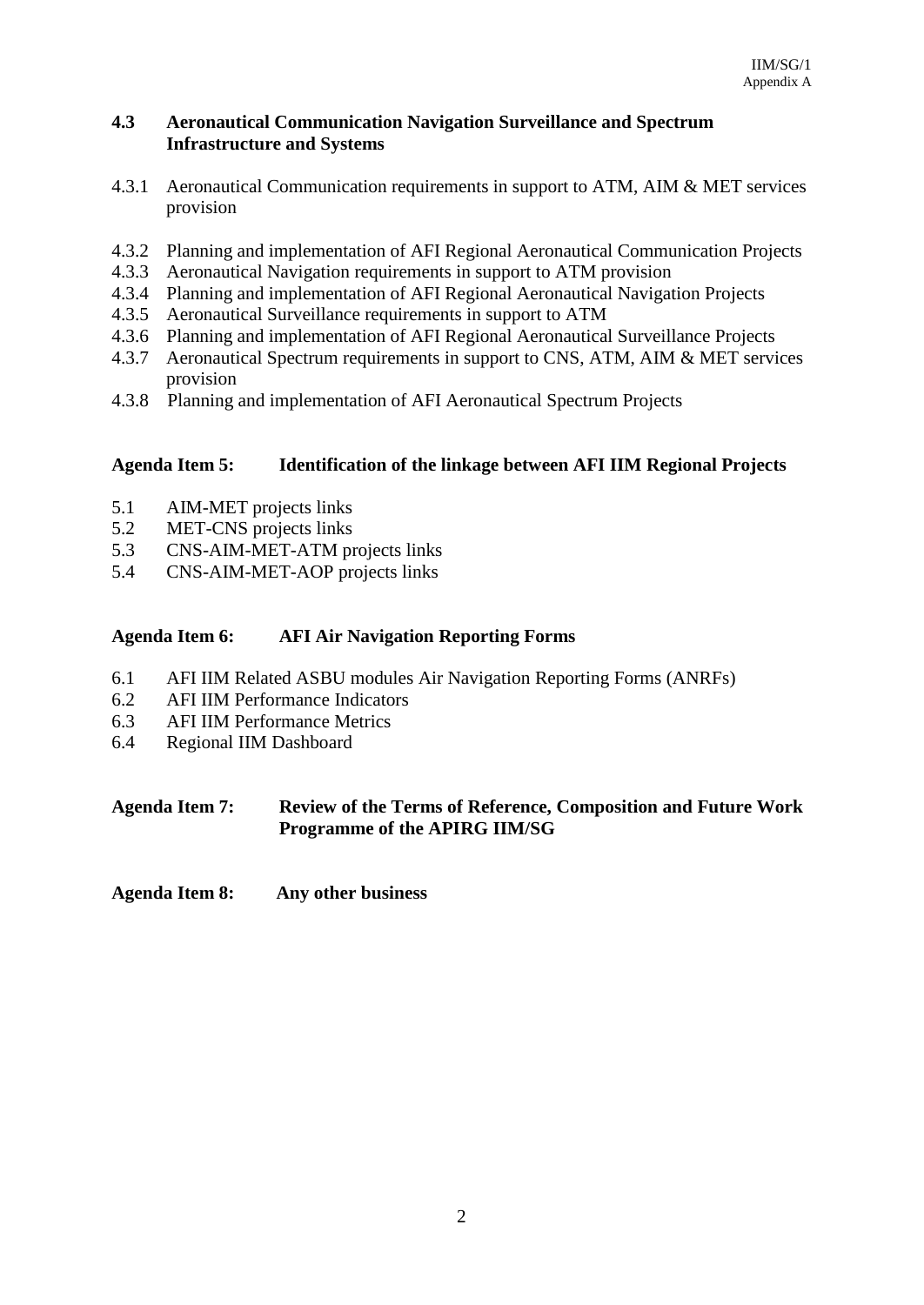## **DRAFT AGENDA EXPLANATORY NOTES**

#### **Agenda Item 1: Election of Chairman and Vice-Chairman of the Sub-Group**

Under this agenda item, the meeting will discuss to adopt the draft agenda and the work programme and will elect its chairperson and vice person.

### **Agenda Item 2: Review of the Conclusions/Decisions of the meeting for the establishment of the IIM/SG**

Under this Agenda Item, the IIM/SG will review the status of implementation of the conclusions/decisions of the meeting for the establishment of the APIRG Information and Infrastructure Sub Group (IIM/SG) held in Dakar from 28 to 30 November 2016.

## **Agenda Item 3: Review of the Conclusions/Decisions of the first meeting of the APIRG Project Coordination Committee (APIRG APCC/1)**

Under this agenda item, the meeting will review the Conclusions and Decisions of the APIRG Projects coordination Committee held in Nairobi from 30 to 31 January 2017

#### **Agenda Item 4: Planning and implementation**

Under this Agenda Item, the meeting will review the identified regional projects in the matter of Aeronautical Meteorology, Aeronautical Information Management, Communication, Navigation, Surveillance and Aeronautical Spectrum aimed at fulfilling the Air Navigation Service requirements, in line with the AFI ANS regional Priorities and Targets, and the related ICAO ASBU prioritized modules identified by the AFI Region.

#### **Agenda Item 5: Identification of the linkage between AFI IIM Regional Projects**

Under this Agenda Item, the meeting will identify the inter-linkage between the above mentioned projects and develop coordination mechanisms in order to avoid duplication and ensure compatibility and interoperability of the solutions to be envisaged in the projects and their cost effectiveness.

In the spirit of APIRG/20 Conclusion 20/32: *Coordination for air navigation service planning and implementation,* the meeting will develop a draft procedure aimed at ensuring similar coordination with the APIRG Airspace and Aerodrome Operations Sub-Group (AAO/SG).